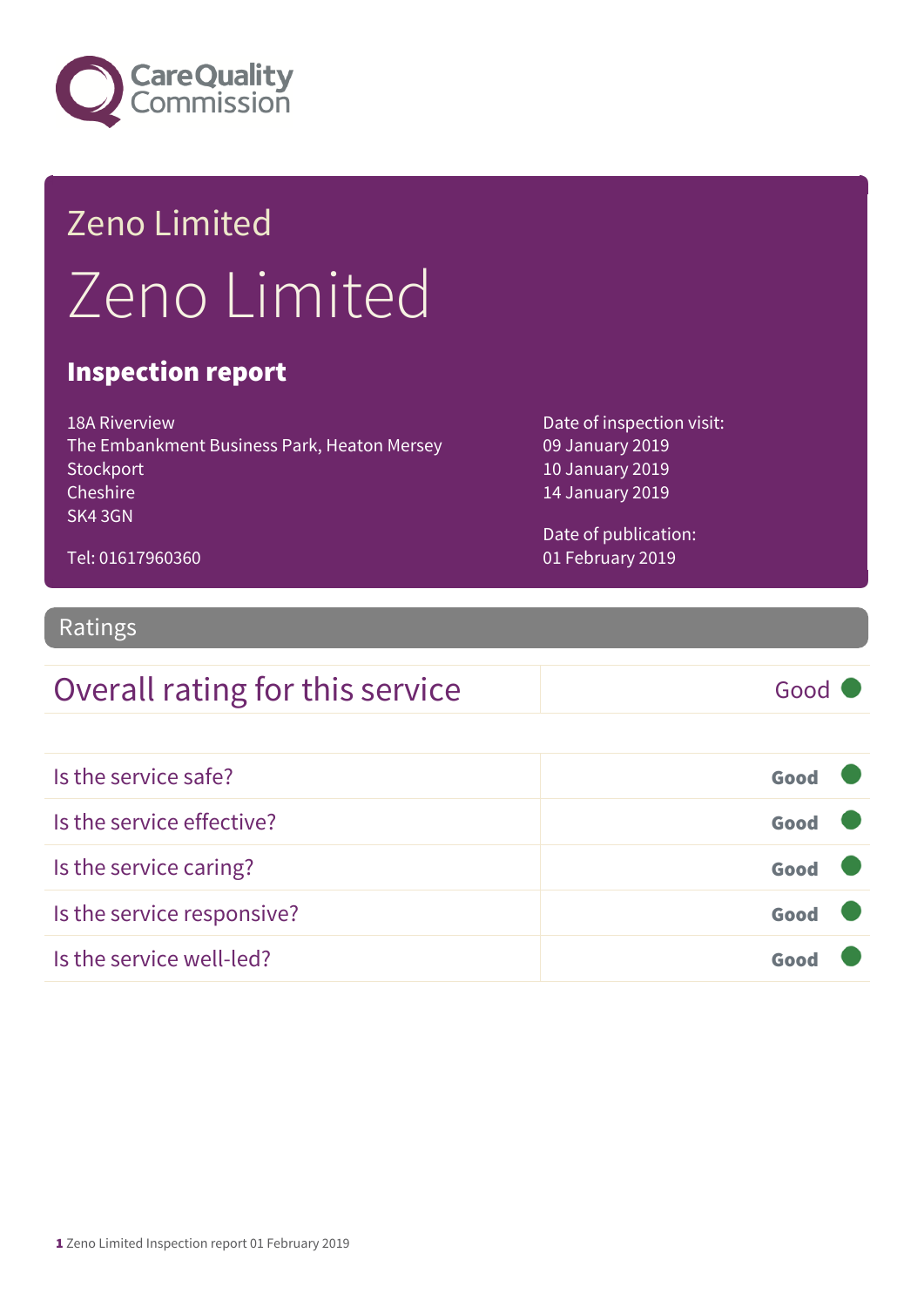#### Overall summary

This was an announced inspection which took place on 9, 10 and 14 January 2019. We had previously carried out an inspection in November 2017 and found that service was good in the domains of caring and responsive but requires improvement in the safe, effective and well-led domains. The service was rated as requires improvement overall. At the last inspection we identified three breaches of the Health and Social Care Act (HSCA) 2008 (Regulated Activities) Regulations 2014.

The breaches we identified at that time were in relation to failure to deploy sufficient numbers of suitably qualified, competent persons to deliver care; a failure to ensure staff received appropriate support, training, professional development, supervision and appraisal; and quality assurance systems were not effective in identifying and generating improvements in relation to the shortfalls we identified. We also made recommendations about staff awareness of safeguarding protocols and record keeping for mental capacity assessments. Following the inspection, we asked the provider to complete an improvement plan to show what they would do and by when to improve the key questions, is the service safe, effective and well-led to at least good.

At this inspection we found that improvements had been made and have rated the service good in all domains.

Zeno is registered to provide personal care to people in their own homes. The service specialises in providing support to people with a learning disability and complex needs. Support is provided both to individuals and to people living in small group settings. At the time of our inspection there were 46 people using the service.

The provider had a registered manager in place as required by the conditions of their registration with the Care Quality Commission (CQC). A registered manager is a person who has registered with the CQC to manage the service. Like registered providers, they are 'registered persons'. Registered persons have legal responsibility for meeting the requirements in the Health and Social Care Act 2008 and associated Regulations about how the service is run. The service had a manager who was registered with the Care Quality Commission and was qualified to undertake the role. They demonstrated a commitment to delivering quality care to people with complex support needs.

Staff had been safely recruited and there were enough staff to meet people's needs.

Staff received induction, training, supervision and appraisal to help ensure they were able to deliver effective care.

People told us they felt safe and there were appropriate safeguarding polices in place, and safeguarding concerns were fully investigated.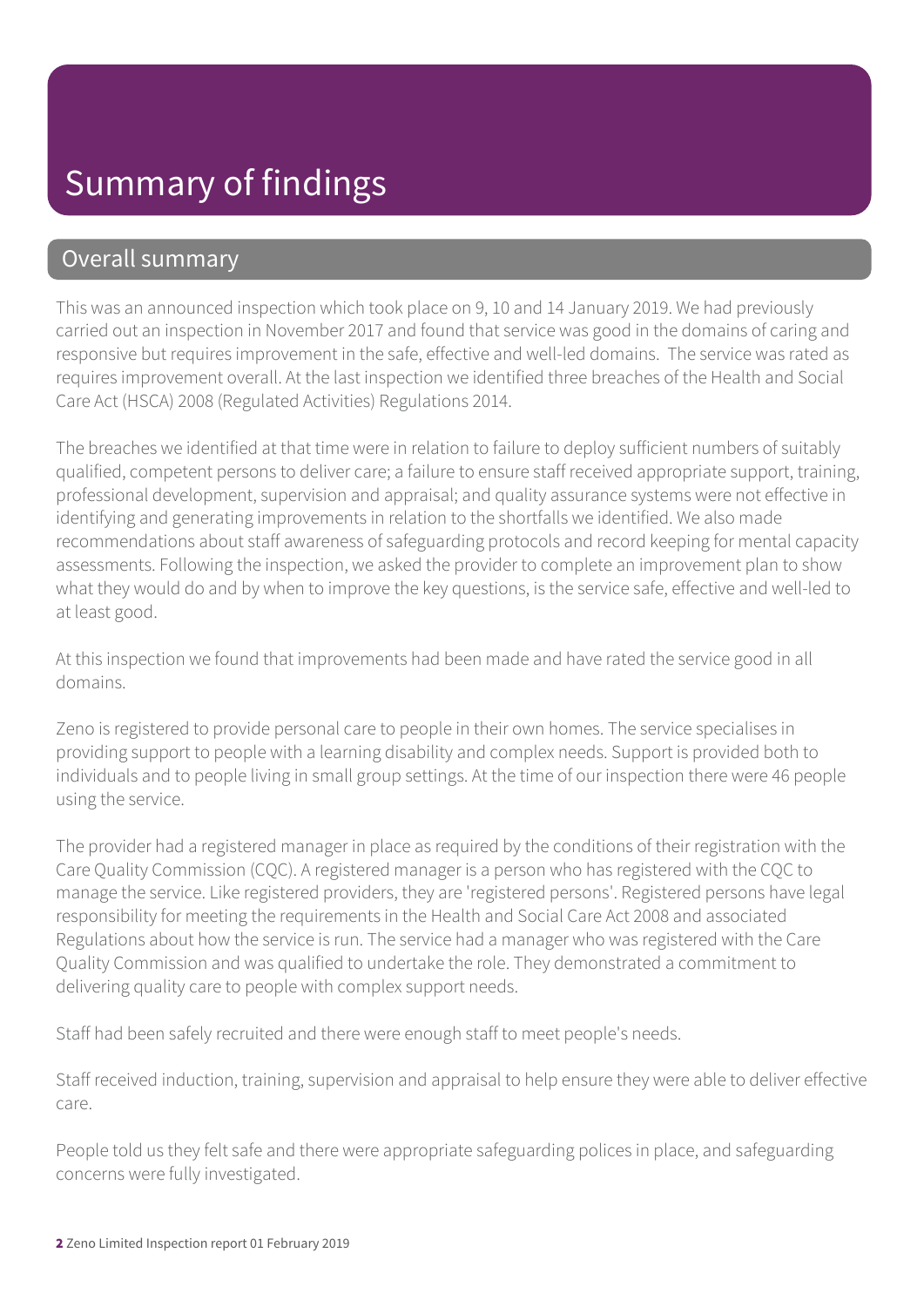People's records demonstrated that the service was working within the principles of the Mental Capacity Act. People had individual capacity assessments which were detailed and decision specific.

Quality assurance systems in place were used to drive improvements within the service. These included audits of care records, staff training and development, medicines and environmental checks.

Information from accidents, incidents, safeguarding and complaints were analysed for themes and trends and action taken to minimise future risks to people.

People received support from consistent staff teams who knew them well and worked creatively to support their needs.

People who used the service, depending on their ability, were responsible for household tasks in their own homes with support from staff as necessary. Independence and choice was promoted.

Systems were also in place to reduce the risk of cross infection, dependent on individual needs, and the homes we visited were clean.

People's care records and risk assessments were person-centred and detailed and staff told us they provided them with all the guidance necessary to best support people.

People were supported to have daily access to a wide range of community activities.

People were supported to communicate according to their communication preferences which included pictorial exchange communication systems (PECS) and Makaton.

Adaptations to the environment had been made to ensure people's homes were safe and suitable for their individual needs.

Staff told us they enjoyed working for Zeno and felt well supported by the management team.

People, relatives and staff felt able to contribute ideas about the service and felt these were listened to and action taken.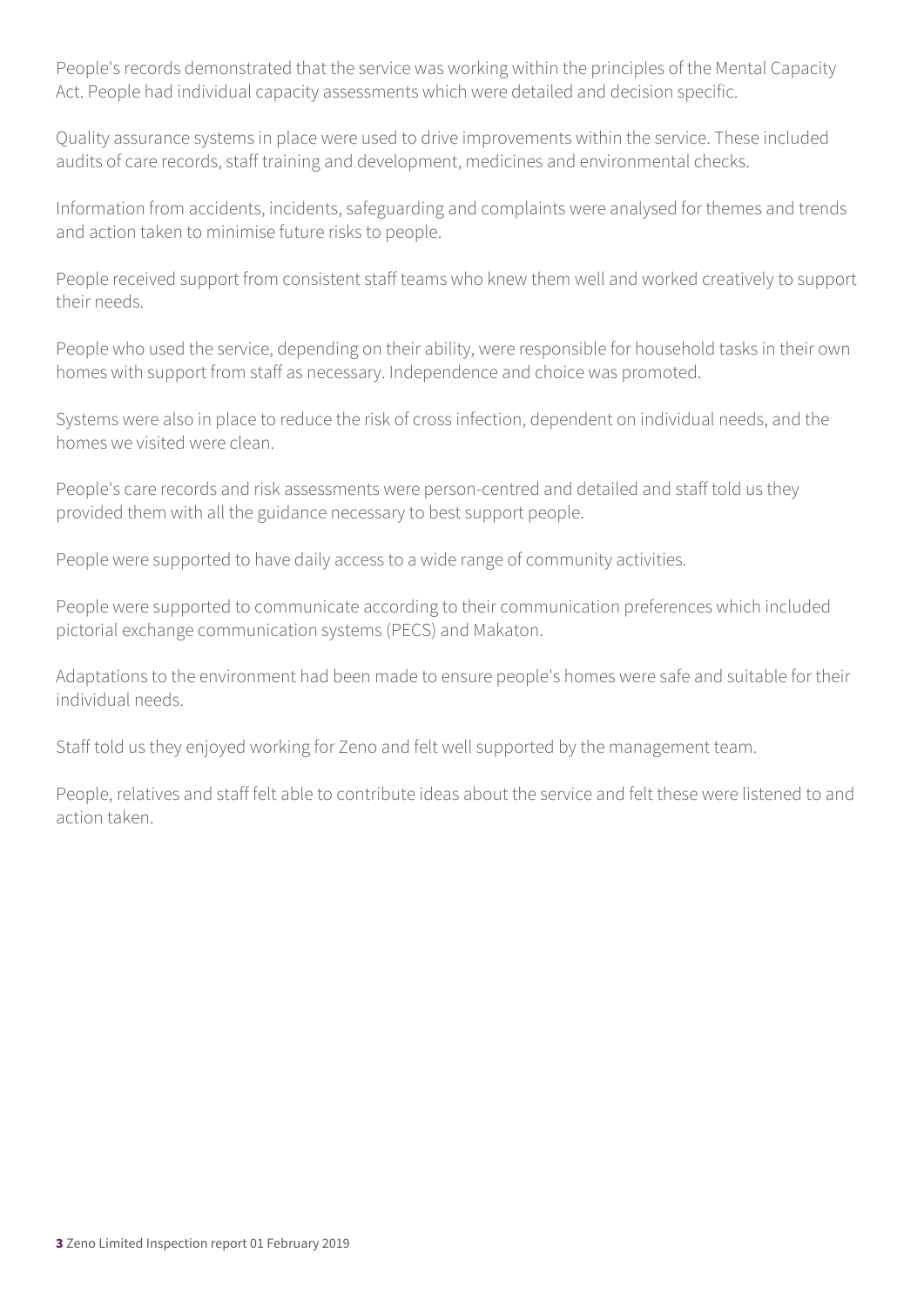#### The five questions we ask about services and what we found

We always ask the following five questions of services.

| Is the service safe?                                                                                                                                                                          | Goo  |
|-----------------------------------------------------------------------------------------------------------------------------------------------------------------------------------------------|------|
| Risk assessments were in place which guided staff on how to<br>manage a wide variety of risks.                                                                                                |      |
| Suitable systems were in place to enable the safe recruitment of<br>staff.                                                                                                                    |      |
| There were appropriate safeguarding and whistleblowing<br>policies in place.                                                                                                                  |      |
| Is the service effective?                                                                                                                                                                     | Goo  |
| Staff accessed a wide range of training to support them in their<br>job role and felt supported within their roles.                                                                           |      |
| The service was working within the Mental capacity framework<br>and appropriate assessment and consideration of capacity were<br>in place and authorisation where restrictions were required. |      |
| The environment had been adapted to meet the needs of the<br>people.                                                                                                                          |      |
|                                                                                                                                                                                               |      |
| Is the service caring?                                                                                                                                                                        | Goo  |
| People and relatives were very positive about the support staff<br>provided.                                                                                                                  |      |
| We observed staff support people in a positive way.                                                                                                                                           |      |
| People had choice within their daily lives and their<br>independence was promoted.                                                                                                            |      |
| Is the service responsive?                                                                                                                                                                    | Good |
| People were supported to access the community and a range of<br>activities which were person centred and based on their<br>interests.                                                         |      |
| Care records were detailed, holistic and person-centred.                                                                                                                                      |      |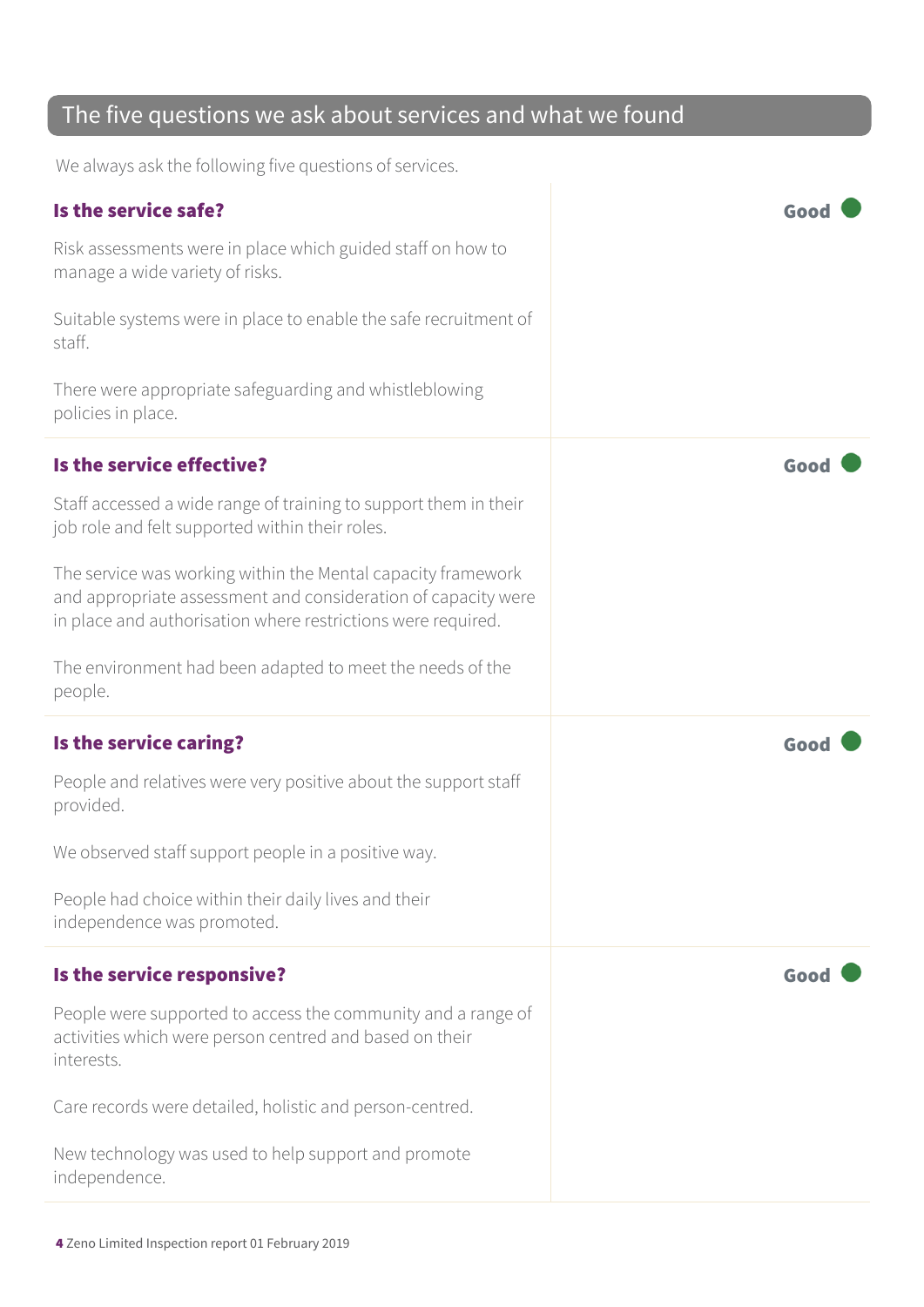#### Is the service well-led? The service well-led?

There were systems for auditing and oversight. Analysis of themes and trends was completed and subsequent lessons learnt.

Staff were very positive about working for the provider.

There were a variety of forums in which people, families and staff could give their views which including family forums, reviews and meetings and newsletters.

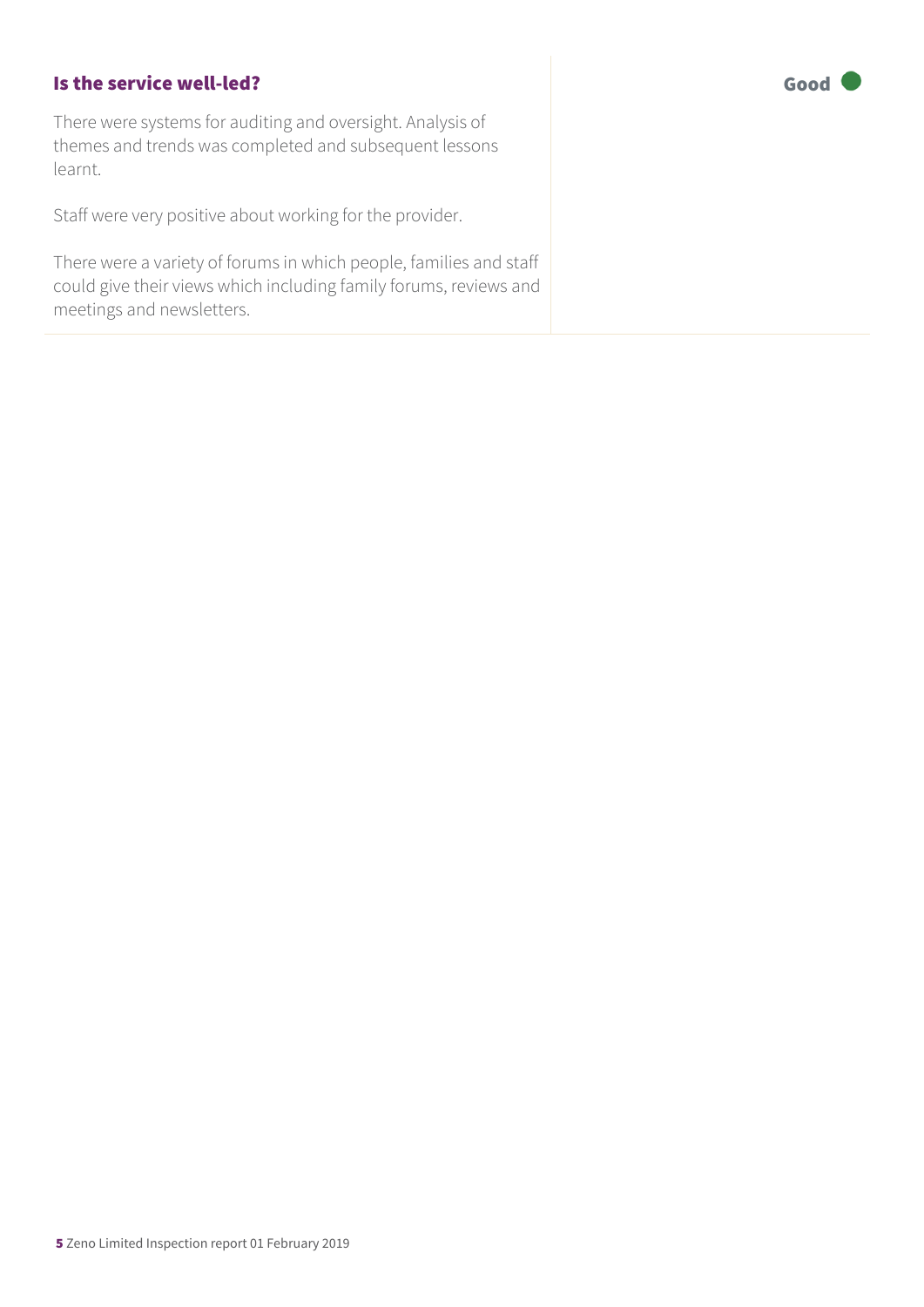

# Zeno Limited

Detailed findings

## Background to this inspection

regulatory functions. This inspection was planned to check whether the provider is meeting the legal requirements and regulations associated with the Health and Social Care Act 2008, to look at the overall quality of the service, and to provide a rating for the service under the Care Act 2014.

This inspection took place on 9, 10 and 14 January 2019 and was announced. We gave the service 48 hours' notice of the inspection visit because we needed to be sure that the registered manager would be available. We visited the office location to review care records, policies and procedures and visited six of the services homes. The inspection team comprised of one adult social care inspector and an expert by experience. An expert by experience is a person who has personal experience of using or caring for someone who uses this type of service. The expert by experience had personal experience of adults, children and young people who use health, mental health and care services both within community and residential settings.

Prior to our inspection we requested a provider information return (PIR); this is a form that asks the provider to give us some key information about the service, what the service does well and improvements they plan to make. We reviewed the information we held about the service including notifications the provider had sent to us. We contacted the local authority safeguarding and local commissioning teams to obtain their views about the service. We contacted Healthwatch which is an independent organisation which collects the views of people who use health and social care services for any feedback they had received. This information was used to identify key lines of enquiry as part of the inspection.

During the inspection we obtained feedback from two people who were receiving support from the service, and spoke with 10 relatives on the telephone to gain an understanding of their views of the service and quality of support that people were receiving. We spoke with the directors of service, one of whom was the registered manager, the learning disability nurse and two members of the human resources team; four deputy registered managers; five team managers, and nine care staff.

We looked at 11 people's care records which included a wide range of support plans and risk assessments. We reviewed a range of documents relating to how the service was managed including; eleven staff personnel files, staff training records, policies and procedures and quality assurance audits.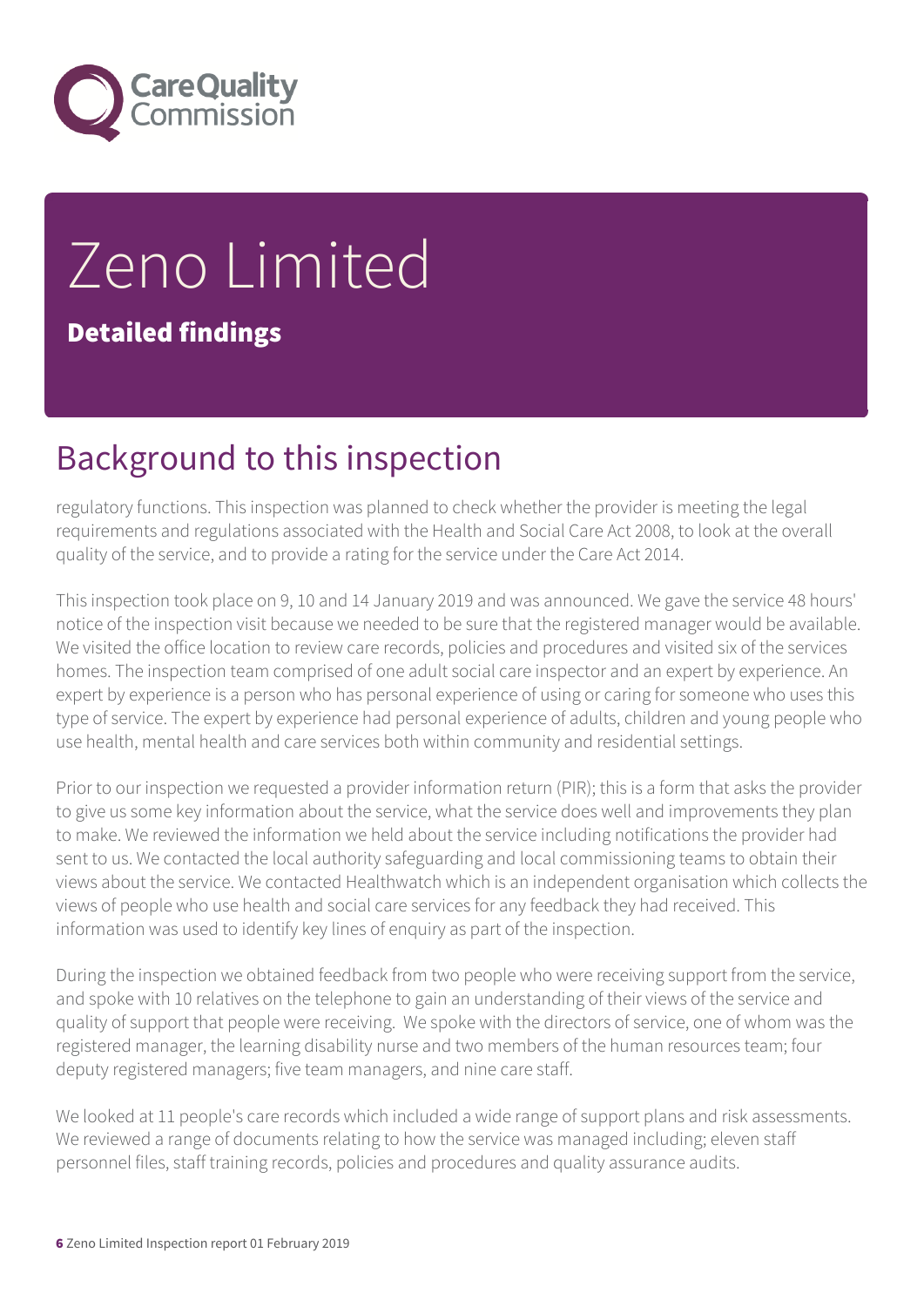## Our findings

At the last inspection we found that the service requires improvement in the safe domain. This was because we found that the were not always sufficient staff to meet people's care and support needs. At this inspection we found that the issues with staffing levels had been addressed, there were sufficient staff on duty to meet people's care needs and have rated the service as being good in this domain.

We spoke with staff about their view of staffing levels. Staff confirmed they felt there were enough staff on duty and told us, "There is enough staff, so when you are on duty you are able to focus on the individual you are supporting." Staffing rotas indicated that there were sufficient staff to meet people's needs, and that this was tailored to the individual's personal needs and activities and plans for the day. We saw that staff had access to a detailed document for each location and supported person which provided information about what level of staff support were required. This provided staff with clarity and helped provide as required, in the form of the team manager and deputy registered manager who were often available on-site, and through the on-call system which covered out of hours.

We looked at how people were protected from harm and found the service had suitable policies and procedures in place. We saw that each location had information about safeguarding and whistleblowing available within the unit for staff and people to access. Staff told us they had completed safeguarding training and received regular updates. Our conversations with staff demonstrated that staff understood different aspect of abuse and knew what action to take if they had concerns. Staff told us they felt able to raise concerns and were confident that these would be appropriately addressed by the management team. We received an anonymous concern regarding safeguarding following the inspection and shared this information with the registered manager. The registered manager was quick to investigation the information and act to reduce the risk of future occurrence. Records also demonstrated that when concerns in relation to safeguarding were identified these were fully investigated, action was taken and lessons were learnt.

People told us they felt safe and said, "Staff are always there when you need them" and "I'm looked after, I felt safe with staff and they help me." Relatives told us, "I know [family member] feels safe," "We have peace of mind knowing [family member] is safe" and "I think [family member] is safe, if I had any concerns I would let them know, you can ring them anytime."

We spoke with the registered manager about how they ensure they can safely support people prior to agreeing a package of care. We found that a variety of staff from the service were involved in the assessment and transitional process and that careful assessment, discussion and planning took place before people began accessing support. One person told us, "We came for a look around at the service and met with the company directors who showed us around."

There were a variety of risk assessment in places which included person specific risk assessment management plans (RAMPs) which were specific and provided staff with guidance on action to take to reduce risk. These helped staff to support people to safely access the community, promote independence, choice and offer opportunities for social and private activities. There were generic and environmental risk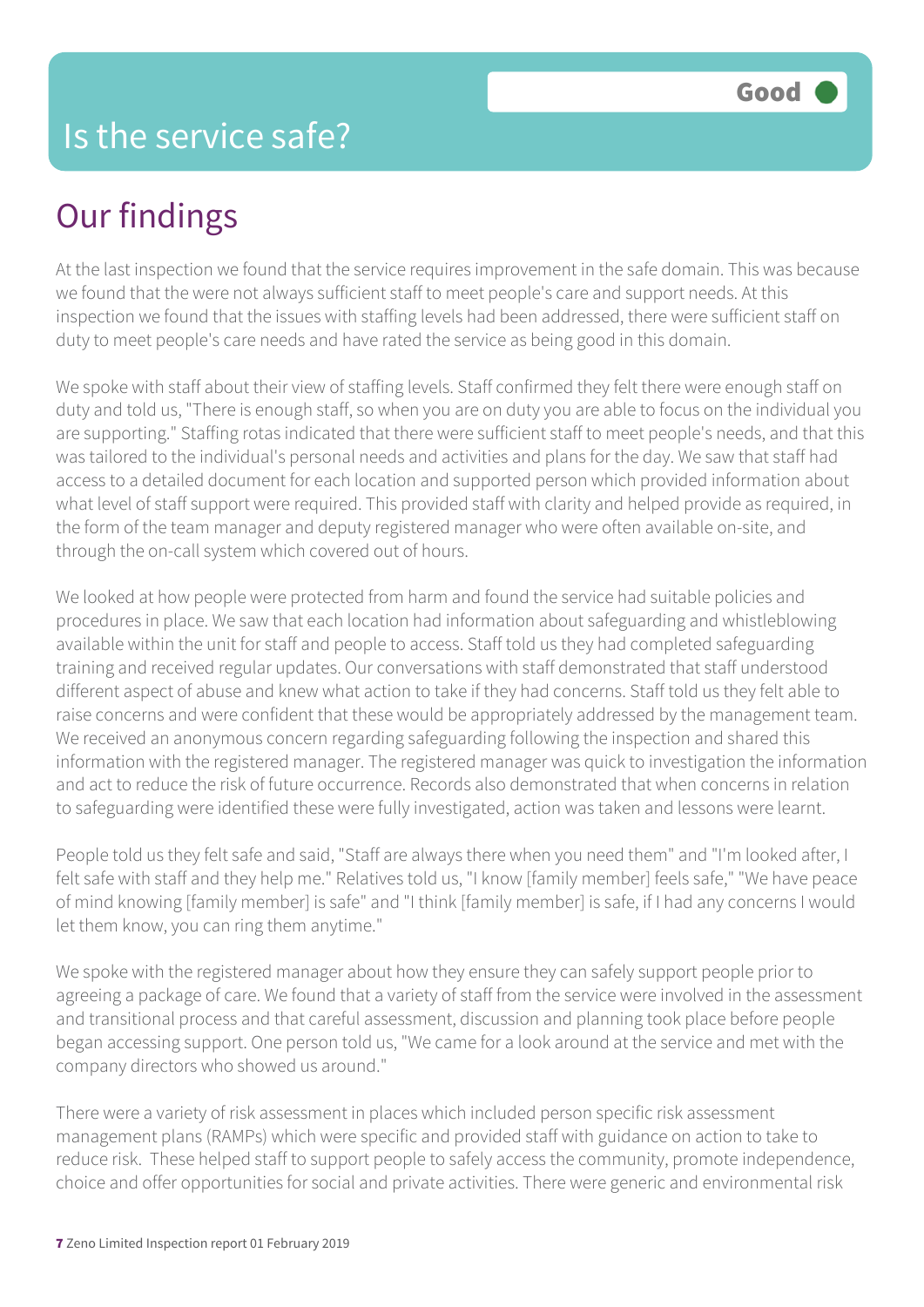assessments in place for areas including medication, moving and handling, fire and electrical safety and legionella.

There were suitable checks of equipment including electrical and firefighting equipment and we saw that risk in these areas had been fully risk assessed. Staff completed training in fire safety, and fire drills and evacuations were completed within each home. Each person had a specific personal emergency evacuation plans (PEEPs) in place to guided staff as to how to support them in emergency situations such as a fire. This included details of how to communicate with the person and how to support and reassure people who may struggle with such situations and the changes in routine,

We found the service had systems in place to protect people from the risk of unsuitable staff being employed. The provider had detailed policies and procedures to support the safe recruitment of staff. We spoke with staff who confirmed that these policies had been followed and they had completed an application, attended interview, completed a trial shift and that references and checks with the disclosure and barring service (DBS) had been sought. We viewed recruitment records which also evidence that appropriate procedures and checks were made prior to a member staff beginning to work with people.

We saw there were suitable procedure in place to promote good infection control practice. Staff had received training in infection control and supported people to be independent and maintain a clean environment when possible. One relative told us, "I'm so relieved they keep it clean, they are always cleaning…they encourage [family member] to keep their room clean." We visited six people's homes and found them to be clean and have suitable environment and adaptation to promote good hygiene and reduce the risk of people becoming unwell. This include specialist furnishings to meet the complex needs of the people living there whilst creating a comfortable and homely environment. One relative told us, "It's a really good environment, my [family member] has autism…..It's a very good home environment."

Arrangements were in place to ensure the environment was deep cleaned on a regular basis and staff had access to personal protective equipment (PPE) such as disposable aprons and gloves to reduce the risk of cross infection when supporting people with personal care.

Prior to the inspection the service had sent us several notifications in relation to medicine errors and as a result we had spoken with the registered manager about how they were safely supporting people to take their medicines. The registered manager and staff team had undertaken analysis of the information to look for themes and trends and taken a number of actions to ensure that people were safely supported in this area. This included researching medicine administration systems and identifying a suitable bio-dosing system which had recently been introduce to several services. This was being rolled out throughout all the provider locations. We saw that there had been no medicine errors following the introduction of the new system and staff spoke positively about the new system. They told us, "The new system is much better", "Things have improved" and "This system is much better, more hygienic too." We saw that staff received training in the administration of people's medicine and had their competency assessed. Staff told us, "The medication training was sufficient."

We reviewed people's medicine administration records and found that these records were being accurately maintained. There were protocols in place for 'as required medicines' (PRN's) which provided staff with guidance as to when to administer these types of medicines. This included information about how the person communicates pain, how to monitor the impact of the medicine and what action to take if the person refuses this medication. PRN medicines are medicines that are given as and when required, such as paracetamol to relieve pain. An on-call system of delegation was in place to ensure decisions to provide additional medicine to people was appropriately and safely done. On-call staff had access to detailed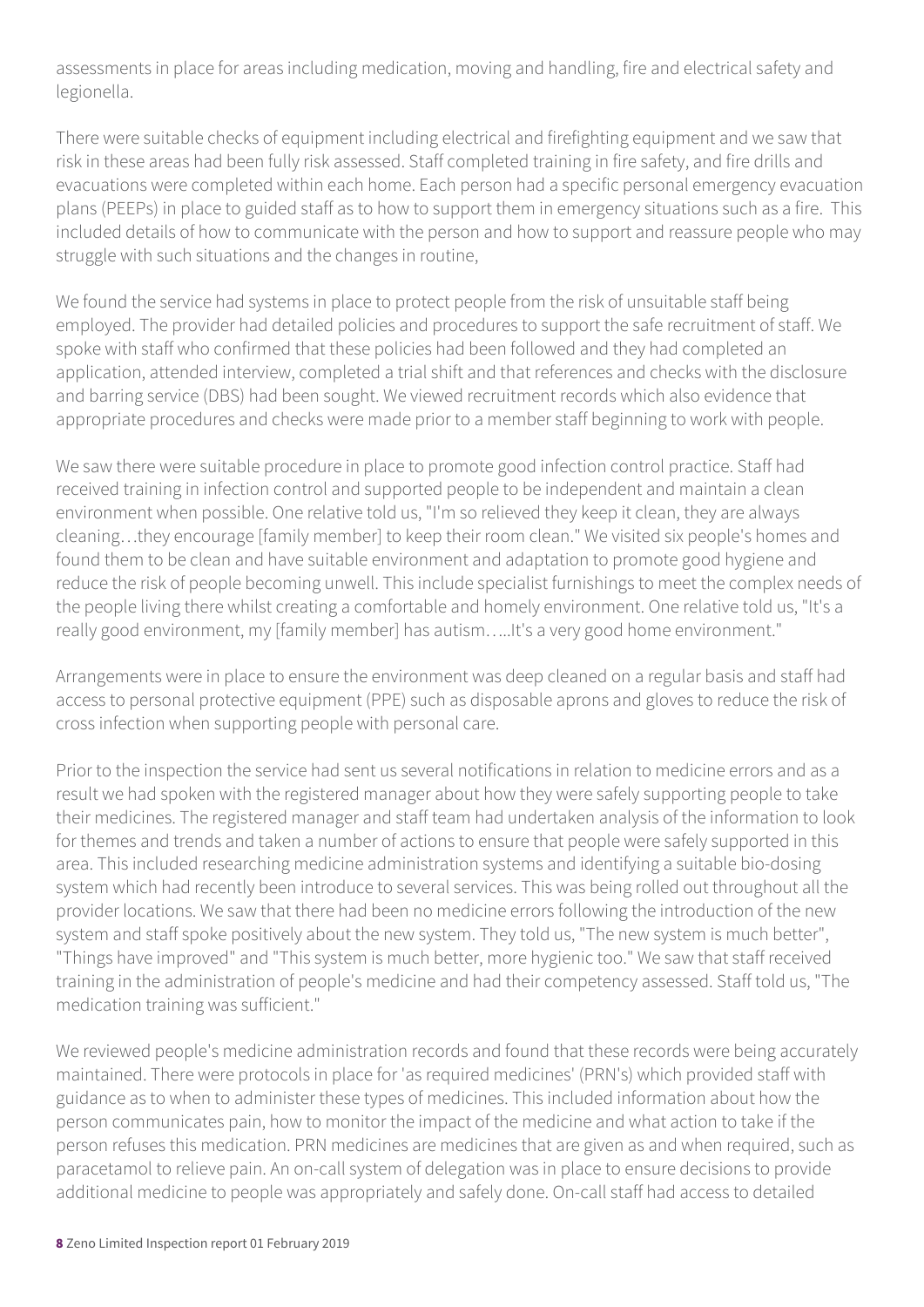information regarding the needs of all the people who were being supported by Zeno.

There were suitable systems in place to ensure sufficient levels of medicine were available for people and that these were stored appropriately. We saw that daily checks of temperature were made to ensure that medicines were stored according to the storage guidance and ensure that people's medicine remained effective.

The service kept records of all accidents and incidents. These were analysed for themes and trends and subsequent actions and lessons learnt were shared through a variety of meetings and forums including; deputy registered manager meetings, team manage meetings and staff meetings.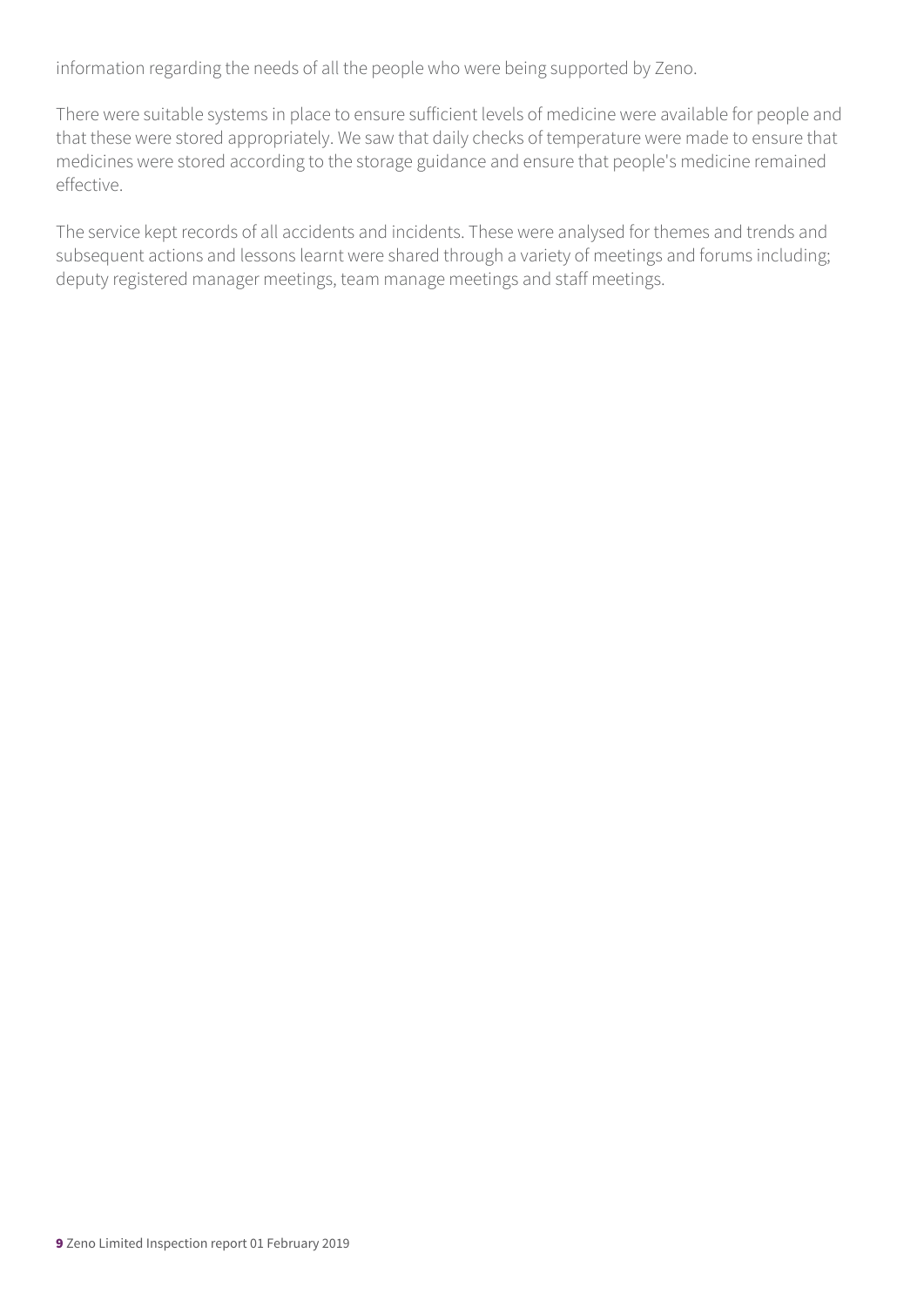#### Is the service effective?

## Our findings

At the last inspection we found that the service was not always effective. This was because we found there were gaps in the training that staff members completed. At this inspection we reviewed the training staff completed and found that sufficient improvements had been made in this area.

Staff told us they completed regular training, both face to face and through e-learning. We looked at the training matrix and saw that staff had all received up to date mandatory training. The training matrix provided detail as to how frequently each subject area should be completed by staff. There were a variety of process to ensure the provider had oversight had of training and was able to plan to ensure staff training was always current. This included auditing and oversight from the human resources team, and allocated responsibilities for the deputy registered managers and team managers to have oversight for staff based in their allocated locations.

Relatives felt staff were well trained and said, "They seem to know what they are doing" and "The majority of staff are well trained…it's much improved."

Staff we spoke with were positive about the induction and training they had received us. They told us, "The training was useful, we focused on things like promoting independence and preparing for the job", "We do ongoing training such as on autism and mental health, we also learn from each other" and "Ongoing training is good, it keeps everything fresh." We looked at the systems for induction for new staff and found there were clear processes to support staff when they first began working for the organisation. This included a trial shift, full five days of training which covered medicines, safeguarding, mental capacity, first aid and management of actual or potential aggressions (MAPA) and the shadowing of staff within the home. One staff member told us, "I got to shadow for about two weeks, it gave me a chance to learn what to do." Another staff member said, "I shadowed more experienced staff, I got to read the files and care plans and get to know the supported people."

New staff were supported to complete the care certificate. The Care Certificate is an agreed set of standards that sets out the knowledge, skills and behaviours expected of specific job roles in the health and social care sectors. Staff progress was monitored and staff were supported to complete this as part of their probationary period of employment.

Staff members told us about specific training that they had received to enable them to understand the complex needs of a person transitioning to service, for example in relation to complex mental health issues and learning disabilities. However, one member of staff told us, "I would like to do a bit more training around mental health." We spoke with the registered manager about specific training and they were aware this was a gap for new staff and there was ongoing work in relation to training and information for staff.

We checked whether the service was working within the principles of the Mental Capacity Act (MCA) 2005.The MCA provides a legal framework for making particular decisions on behalf of people who may lack the mental capacity to do so for themselves. The Act requires that, as far as possible, people make their own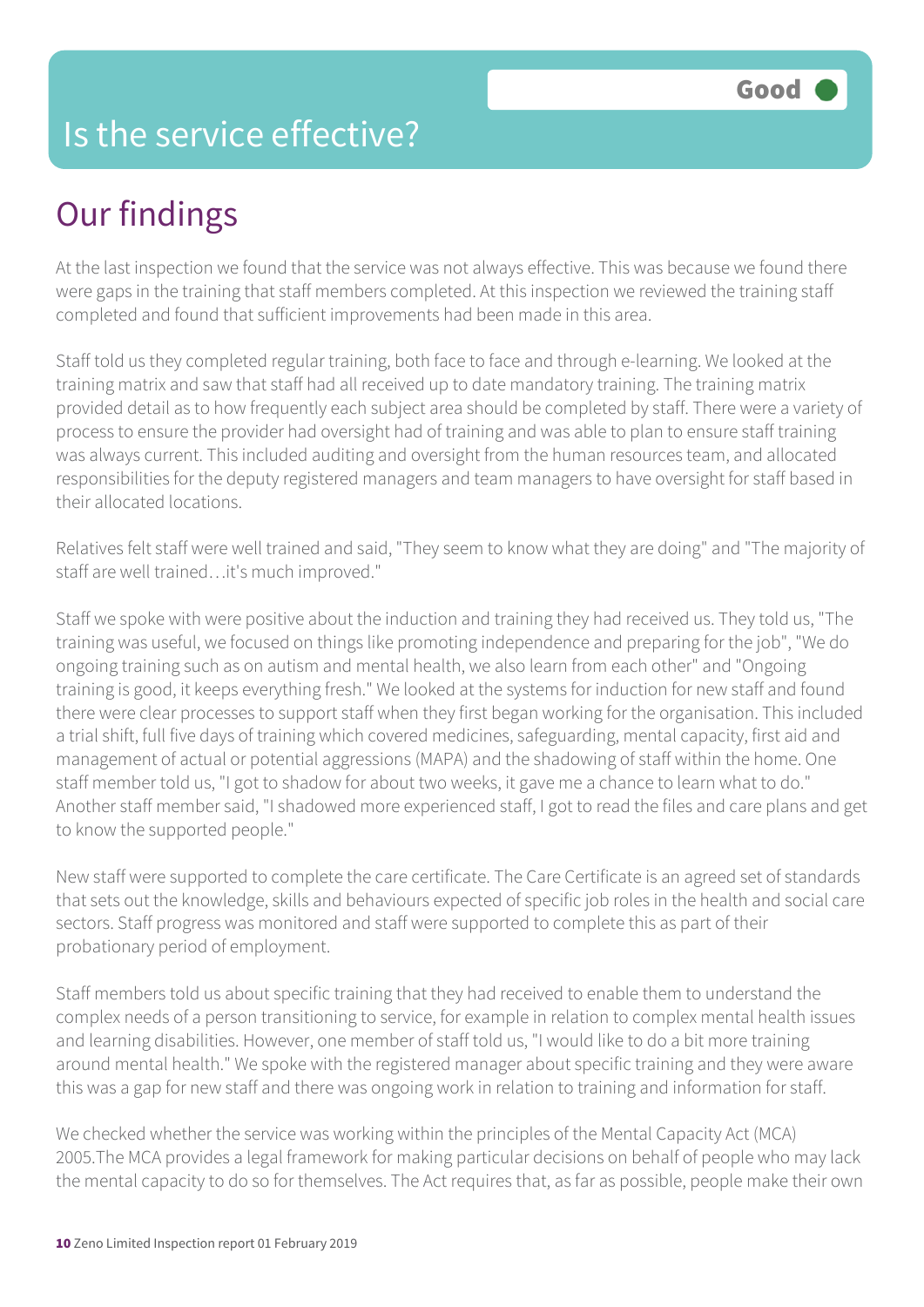decisions and are helped to do so when needed. When they lack mental capacity to make particular decisions, any made on their behalf must be in their best interests and as least restrictive as possible. People can only be deprived of their liberty so that they can receive care and treatment when this is in their best interests and legally authorised under the MCA. The procedure for this type of support service is the through the Court of protection deprivation of liberties safeguards (DoLS).

At our last inspection we found that capacity assessments were not consistently in place within people's care records. At this inspection we found this issue had been addressed. We saw that people had detailed capacity assessments which were decision specific, such as capacity to consent to personal care, medication, restraint and finances. There was a detailed overview of restrictions in place for each individual and information about how least restrictive options could be escalated, such as the use of restraint, only when required. There were records that best interest meetings had been held and relevant parties including family or advocates and health care professionals had been involved. There was appropriate documentation from the Court of Protection in place to ensure restrictions were legal authorised as required.

Training records evidenced that staff had completed training in MCA and DoLS. Staff we spoke with had a good understanding of this and how to support people in the least restrictive way.

People we spoke with told us that staff promoted choice and sought consent before offering support when this was possible. One person told us, "They take me places I want to go…staff support me with anything that I need support with" and another said, "Staff always ask for consent…. I get choice." People agreed that they were involved in developing their own individual goals.

We looked at how the service was working with other organisations and found that there were close working relationships. This included a wide range of community services and activities which were all fully risk assessed. One person told us, "[Staff] encourage me to try new things…they encouraged me to start going to the gym which I really enjoy" and another said, "Staff helped me to get on a [educational] course" and "The best thing is the freedom, I am able to do what I want within reason."

Relatives told us, "They have such a lot of activities" and "My [relative] had a cough, they contacted me straight away and they took us for a GP visit together." We saw support plans which demonstrated that consideration of people's health needs had been considered and health actions plans were in place to promote healthy lives. These covered a variety of health issues included optical and dental health.

Staff gave us examples of how people had been successfully supported to access health care settings, such as the eye hospital and dental hospital. They told us that in the past some individuals had not been able to access these due to their complex needs but through care planning appropriate support had been provided to enable success appointments. We saw the records which detailed how support in these setting would be provided, and staff told us they had all be able to contribute to this planning as part of a team.

We looked at how the environment was adapted to meet people's needs. People with a variety of complex needs lived in each of the homes we visited had and work had been undertaken to personalise and make each person's living space suitable. Some people's bedrooms were personalised and had murals and personal objects that reflected their personal interests whilst others required a more minimalistic environment with less stimulation, or a more robust environment which reduced the possibility of personal or property damage. The provider had sourced robust furniture, as required, within people's homes and vehicles to enable them to have independence where possible. There had been investment in a finger print scanner to enable people to have free access to their bedrooms, and in other homes we saw simple number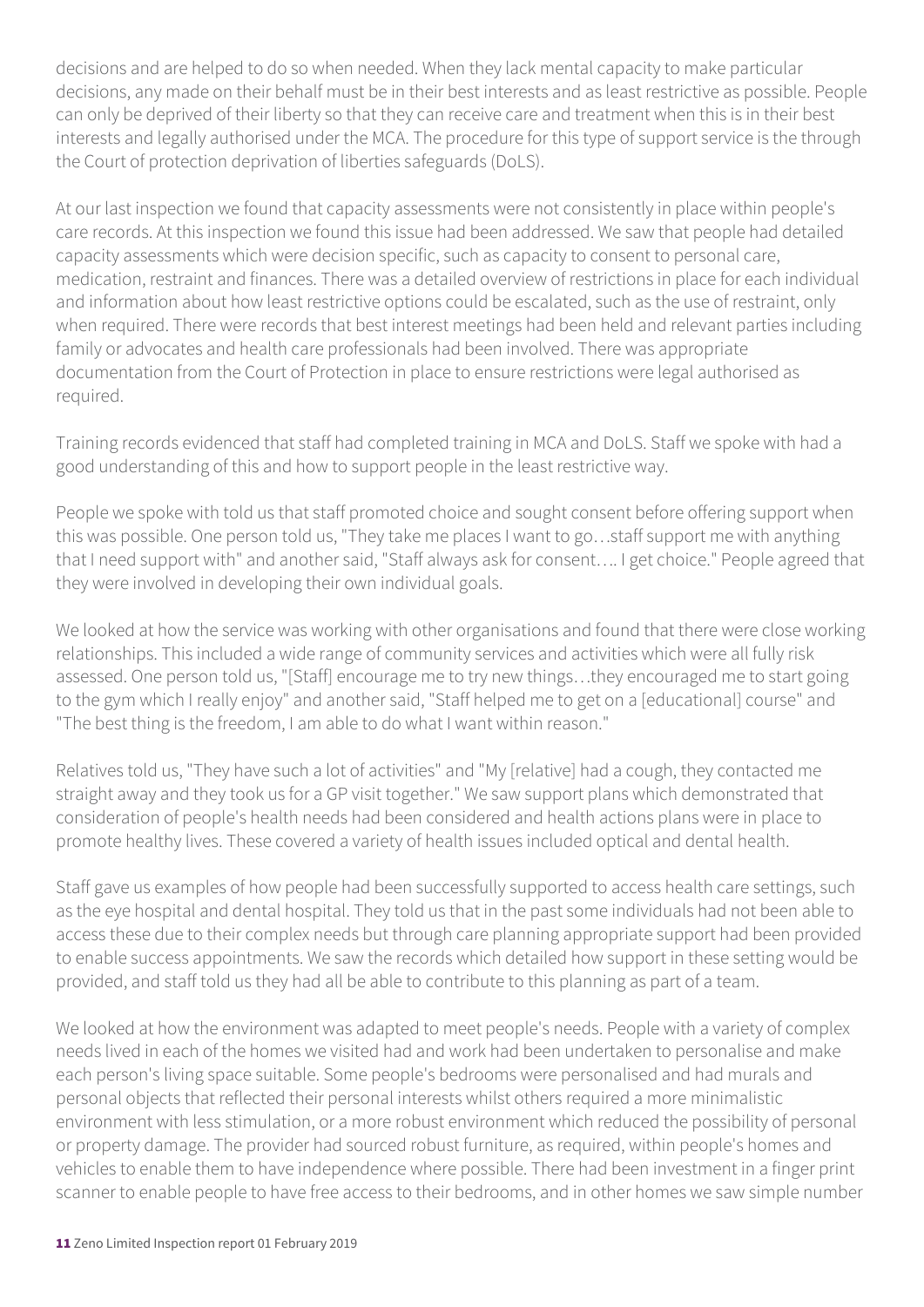locks were in place to support people to have privacy and independence. In one home there was a hot water system rather than kettle which enabled one person living there to be able to make hot drinks independently.

The registered manager advised us that consideration was given to the environment prior to a person transitions to support with Zeno. This included consideration for the impact of the other people living with in the home, where a share home arrangement was being considered.

We looked at how people were supported to eat and drink safely. We found there were detailed records which guided staff in this area. These covered how to support people with weight, diet and risk of choking. For example, one record noted, 'I eat well but staff should support me with my portion size and encourage me take 2 or more fruits per day and a variety of vegetables' and 'remind me to slow down and cut my food into small pieces.' People and relatives told us that independence was promoted in this area and one person told us, "Staff support me to get my weekly food shop" and "They have encouraged me to start cooking." Care records reflected this and where possible people were supported to access the kitchen and help prepare meals. There were detailed care plans and risk assessments in place to guide staff on how to safely support people in this area.

The learning disability nurse provided senior staff with training to ensure any issues related to malnutrition and dehydration were quickly identified and addressed. People's food and fluid intakes were recorded and weight was regularly monitored to identify any risk or changes in people's needs.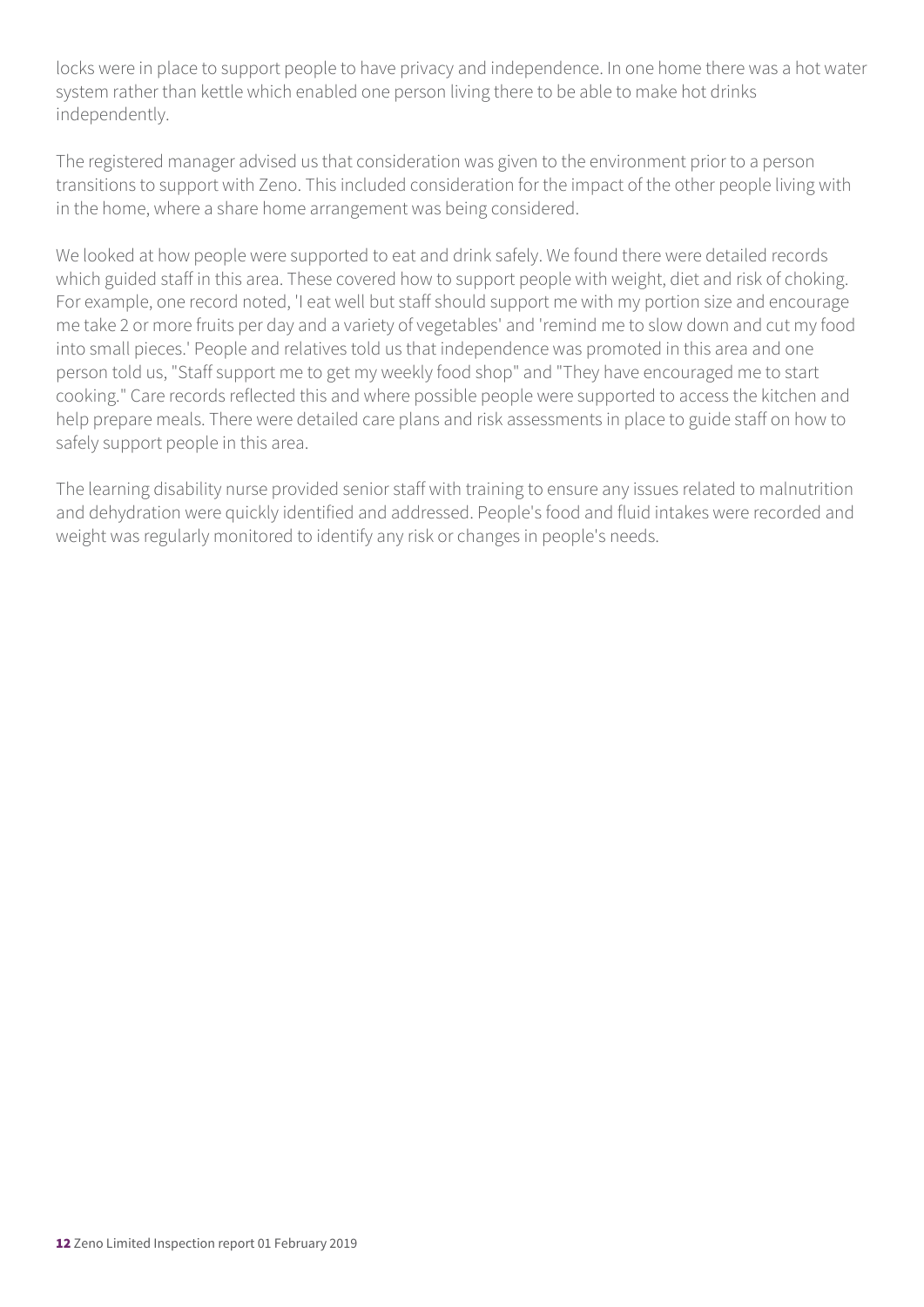#### Is the service caring?

## Our findings

At the last inspection we found that the service was good in this domain and at this inspection we found evidence continues to support a rating of good in this domain.

People told us that staff were kind and caring and said, "The staff team is very chatty, which is a good thing and are very helpful and are always polite" and "I'm happiest here." Relatives were very positive about the care and support their family members were receiving. They told us, "They treat [family member] nice", "They are a bunch [of staff] that go above and beyond to make [family member] happy", "They are really good with [family member] … definitely in the right place" and "We've had doubts about the care we've had in the past…but not with this company. They really do care."

We spoke with the registered manager about how the gender of staff was considered when allocating support tasks with people. The registered manager told us that generally people were supported by staff members of the same gender, particularly when out in the community in order to protect people's dignity. Through the inspection we became aware of a couple of examples where people had been supported by staff of the opposite sex whilst out in the community. We feed this back to the registered manager who advised this information was in care plans but that support from staff of the same sex was the common practice. The registered manager told us that following inspection they discussed this with the deputy registered managers and ensured that people's care plans were reviewed to reflect gender preference if applicable.

Our observations of care during the inspection found that staff treated people with respect and dignity. We saw that people were treated kindly and calmly even when displaying behaviour that was deemed to challenge the service.

The staff we spoke with demonstrated they are committed to the people they were supporting and committed to the Zeno ethos of supporting people to engage in a variety of activities. We saw people were supported to engage in a variety of activities daily. Staff gave us examples of how people supported by the service had developed and become more independent which included supporting people with continence and life skills. One staff member told us, "The team have done extraordinary work." Another said, "Staff are all very positive about people." The staff were positive about the job and told us, "We've a positive approach to risk, if we have ideas about something a person might like to do, we get to try it."

Staff told us, and people confirmed, that staff would always knock before entering a person's room. People were supported to have time and space alone, as well as being encouraged to engage with staff and access a range of activities.

People and relatives told us that independence and choice was promoted. Relatives told us, "[Family member] chooses their own clothes, they play music together" and "They support [family member] to do thing themselves". One person told us, "The staff team are absolutely brilliant" and "Staff are very friendly and interactive with [the people using the service]."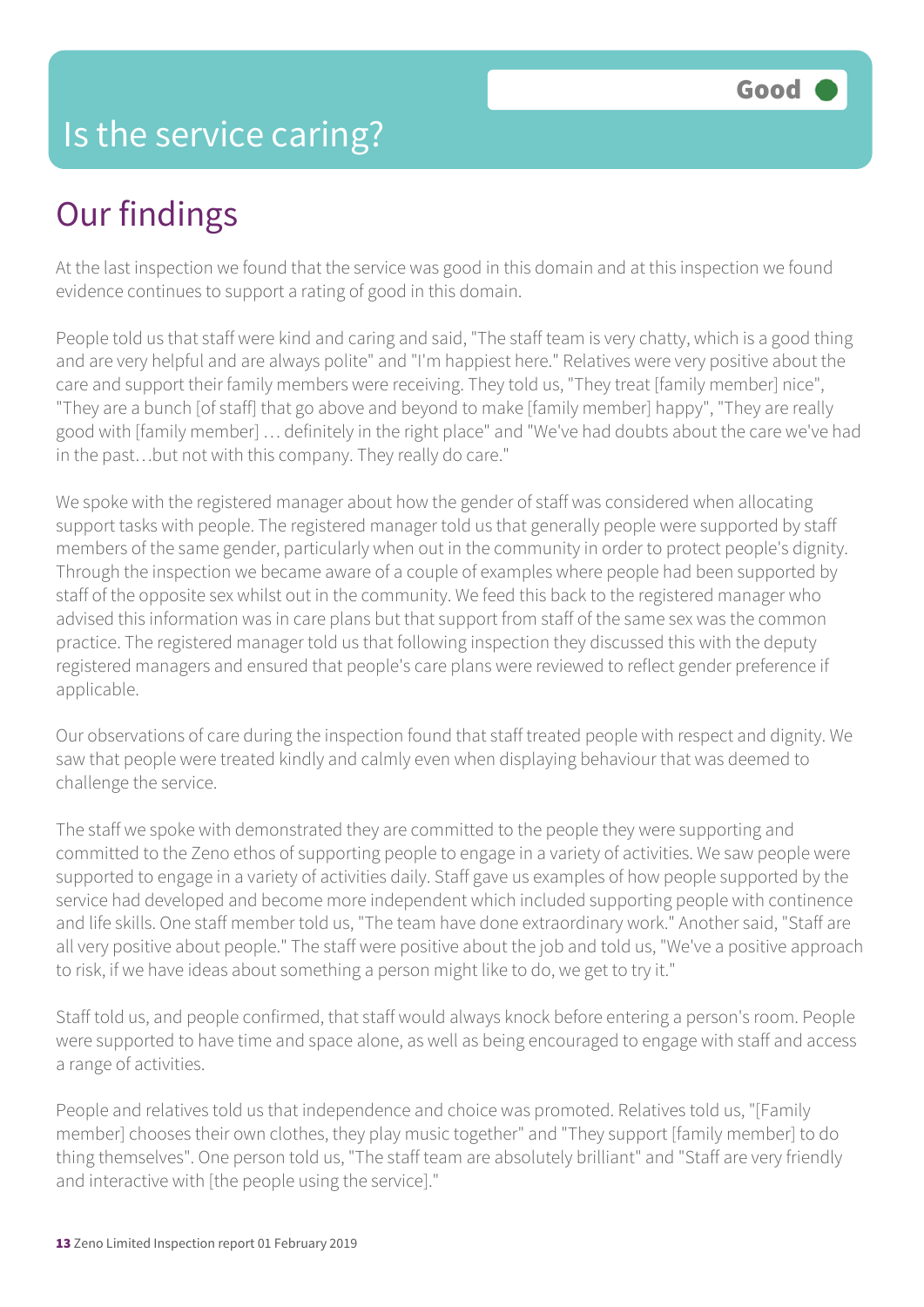We saw that there were a variety of adaptions to support people to become independent and promotion of independence was reflected throughout people's support plans. Where possible people were supported to be involved in developing their care plans. One person told us, "[Staff] go through my care plans and risk assessments with me every time it needs changes or to go over it and explain it all to me so I understand. They ask me what I need help with and what type of help I would like from staff then it gets added to my support plan or assessment and staff are informed of any changes to this, so they know best how to support me."

People all had care records which detailed preferred communication methods and this was detailed within all care records including health action plans and individual support plans. During our observations we saw that staff used a variety of different communication aids which included Makaton (a sign and symbol language similar to sign language) and pictorial exchange communication system (PECS).

The manager advised us that the service would arrange for advocates to be involved in people's care and best decision meeting where appropriate. However, generally families were involved with people's care and acted in the role of advocate.

We looked at whether the service complied with the Equality Act 2010 and how the service ensured people were not treated unfairly because of any characteristics that are protected under the legislation. Protected characteristics are a set of nine characteristics that are protected by law to prevent discrimination. Records demonstrated that staff had received training in equality and diversity and the service had investor in diversity accreditation. To be accredited the service was required to demonstrate fairness for all in the work place by embedding equality, diversity and inclusion. The service had suitable policies and procedures in place and staff were able to demonstrate how people were supported in this area. For example, the service celebrated a variety of religious festivals from different faiths and supported people to maintain their religious and cultural heritage.

People's care records were securely stored with in their home and people's confidentially was protected. The service had processes in place to enable it to work within the general data protection regulations (GDPR).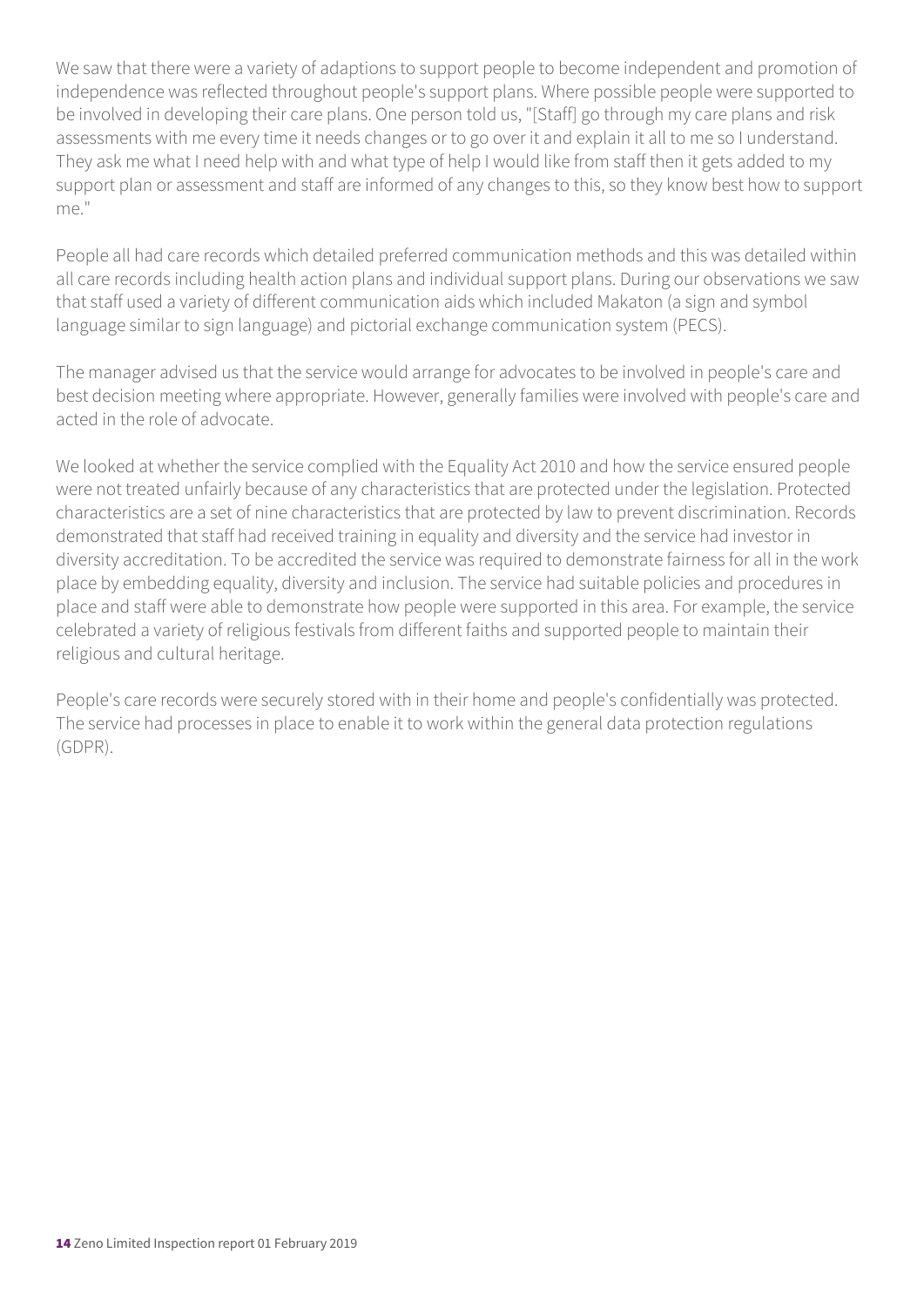#### Is the service responsive?

## Our findings

The last inspection found the service to be good in the responsive domain and at this inspection we found the evidence continues to support a good rating in this domain.

We looked at how the service provided person-centred care that was responsive to people needs and saw that people had current and relevant care and support plans in place. One person told us. "[Staff] go through my care pan and the risk assessment with me every time it needs changes." Relatives told us, "They will contact me if anything had changed or anything has happened", "We receive a report each week its always clear on what [family member] been doing. We can raise anything we want and change things if we need them to" and "I ask any questions that I want and they'll act on it."

People had personalised and detailed plans of care which included health action plans, positive behaviour support plans, crisis management plans and risk assessment management plans. These covered all areas of a person's needs and were person-centred and detailed. For example, Health Action Plans (HAP) are documents that state what is needed for a person to remain healthy, including the support which a person may require and focus on physical and mental health needs. Staff told us they found the care records provided the guidance they needed to safely support people. They told us, "Care plans are good, they are reviewed regularly and are very specific and person-centred," "The care plans tell us everything we need to know" and, "If anything changes care plans are changes straight away." Staff told us they felt involved in contributing to developing people's care records and said, "Staff are always involved, suggesting activities, ways to promote independence." We observed that staff knew people and their care needs well.

People's care needs were formally reviewed regular and relevant people were involved. Relatives told us, "Yes we have written reviews and when we go there they show is photographs and tells us about the service" and "They have annual reviews, it's sort of a conference, they show us pictures of what's going on there, including things that have been made, displays and photograph albums."

We saw that people were out in the community and supported to engage in a variety of activities throughout the week. These were clearly detailed in people's care records and including swimming, horse-riding, walks and specialist life skills education, training. People told us they got to do a variety of activities and staff encouraged them to try new things. One person told us, "I get to do lots of things, bowling, swimming, the gym, and I like going shopping." Another told us, "They encourage me to go to start going to the gym which I really enjoy." Relatives told us, "We go on great holidays together, they plan it, it's really well planned" and "We have such a lot of activities." Staff confirmed this and said, "There's a good range of activities, we are improving quality of life for the people living here and there are lots of resources put in."

We saw that the service arranged holidays and various activities for people to access. This had included a football party, house warming party, garden party and EID celebration. Family and friends were encouraged to be involved in these activities and staff told us how these were carefully planned to ensure people were supported safely to access them. For example, consideration of timing and the environment for those who required a quieter less stimulating environment and adaptions made.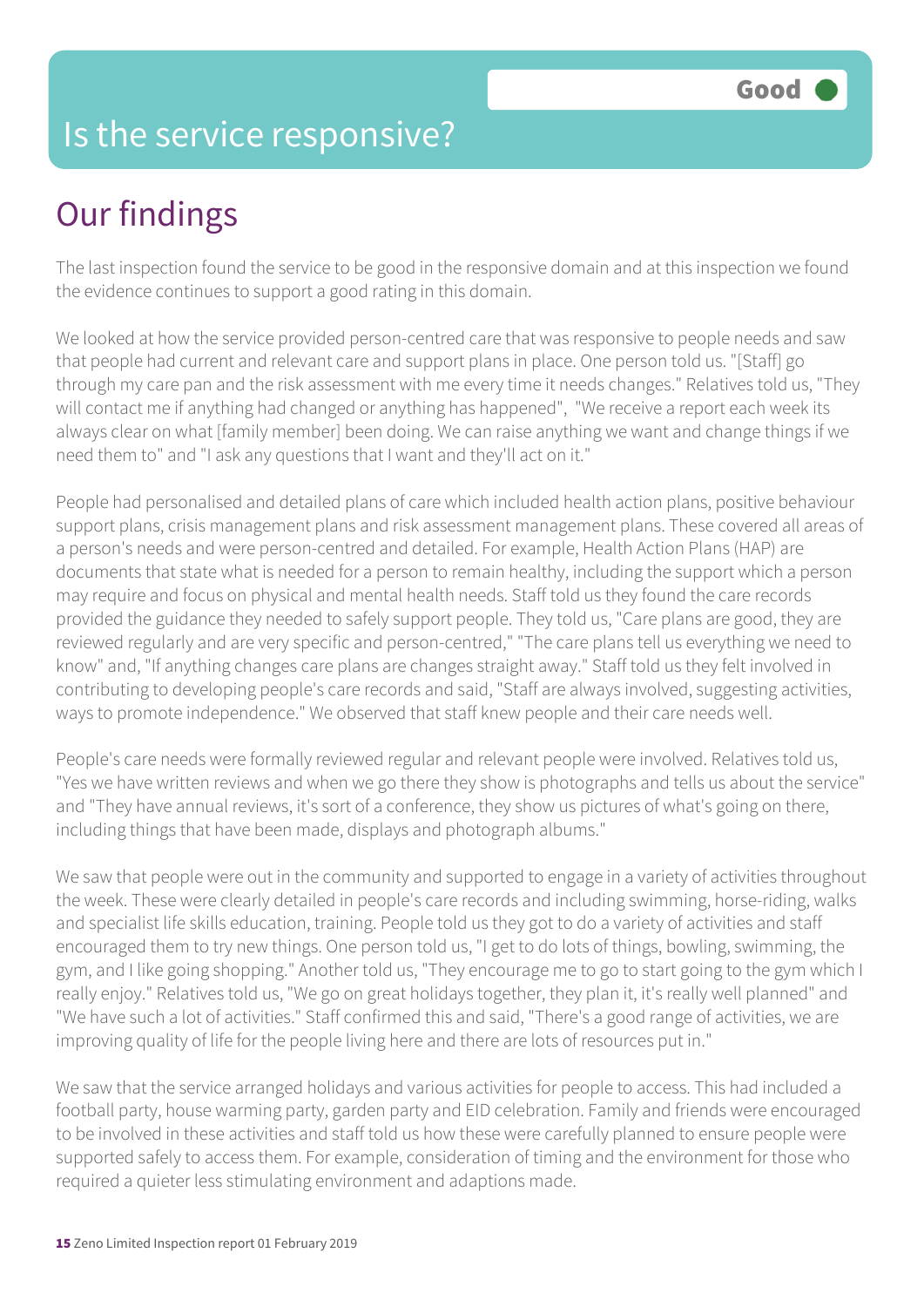People told us their friends and family were welcomed when visiting. One person told us, "My friends are always welcome when they come to visit." Relatives told us, "[Staff] are very obliging, I have a very good relationship with them" and, "They made me feel so welcome."

The service used various technologies to support people to be independent and ensure appropriate care. For example, we saw they the service had resourced suitable toughened furnishings and equipment so that people could be safely supported in their home and vehicle. They used various technologies to ensure that people with specific needs such as epilepsy had appropriate systems to meet these needs, such as sensors and alarm systems.

There was an appropriate complaints procedure in place and any complaints were managed and monitored to look for themes and patterns. We saw that each home location kept records of complaints and that these were suitably investigated by senior management and that action was taken. We saw that any concerns were discussed with staff as part of team meetings and updates provided. Relatives told us, "I have no problems at all" and "I can complain, but there is nothing to complain about." We spoke with several deputy registered managers who told us they worked closely with family members and try to address concerns quickly. The service also maintained a compliments log and we saw that a number of compliments were received regarding the quality of care and staff team.

At the time of the inspection the service was not supporting anybody at the end of life. We saw evidence that the service had reflected on end of life care and had begun to have these conversations with people and their families. At the time of inspection some, but not all, people had end of life plans in place and the registered manager and the team were continuing to complete work in this area. We looked at one person's end of life care plan and found that people and significant others had been involved in developing the end of life care plans. The plan covered all areas in relation to end of life care and were individual and personalised.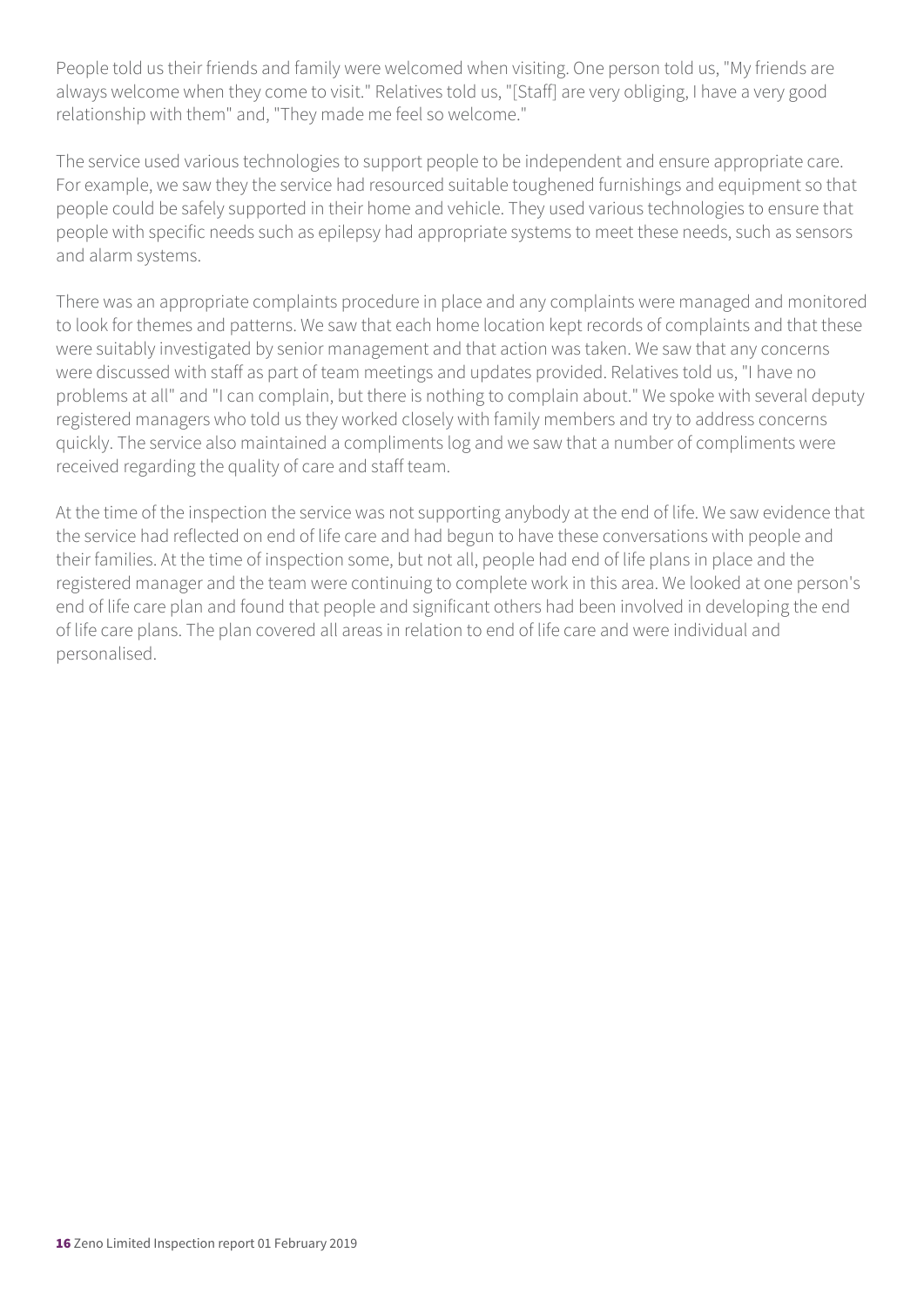#### Is the service well-led?

## Our findings

At our last inspection we found the service requires improvement in the well led domain. This was because we found the systems for quality assurance were not sufficiently robust to ensure that concerns were quickly identified and addressed. At this inspection we found the provider had developed a structure within the organisation to ensure concerns were quickly identified and addressed.

The service had completed a mock CQC inspection. We viewed the feedback that had been given to the units we visited and found that any areas of concern had been rectified by the time this inspection was carried out.

The service is required to have a registered manager in place. A registered manager is a person who has registered with the Care Quality Commission (CQC) to manage the service. Like registered providers, they are 'registered persons'. Registered persons have legal responsibility for meeting the requirements in the Health and Social Care Act 2008 and associated Regulations about how the service is run. There was a registered manager in place who was also one of the directors. There were six deputy registered managers who were responsible for support the registered manager.

People were positive about the service. One person told us, "Zeno is an absolutely outstanding care provider and is absolutely fantastic towards its supported people." The relatives we spoke with agreed and said, "I can speak to anyone they are so approachable when I visit and offer support" and "I'm impressed with the genuine concern and care provided, meeting the complete individual needs of the service users."

Relatives were particularly positive about the management team and said, "I highly regard the manager for looking after my [family member] individual needs and embodying person-centred care", "I can't commend the mangers highly enough, one in particular whose attention to detail is excellent. They have genuine concern for the complex needs of individuals" and "The manager is a dedicated, moral person." Staff told us, "Management are always available."

We spoke with a number of deputy registered managers and team managers. They told us the service provided them with the skills and knowledge to undertake their roles which had include training in supervision, conflict resolution and National Vocational Qualification (NVQ) level 5.

At our last inspection we received conflicting views from staff about management approach and the culture of the organisation. The registered manager told us that significant work had been undertaken in this area, but recognised that there was still work to do.

The staff we spoke with were positive about the improvements that had been implemented. Staff told us, "We now have continuity of staff, it's a nice place to work. They look after you", "There's been a massive improvement in the culture of the organisation", "I wouldn't want to be anywhere else" and "There had been a lot of change but it's all been very positive."